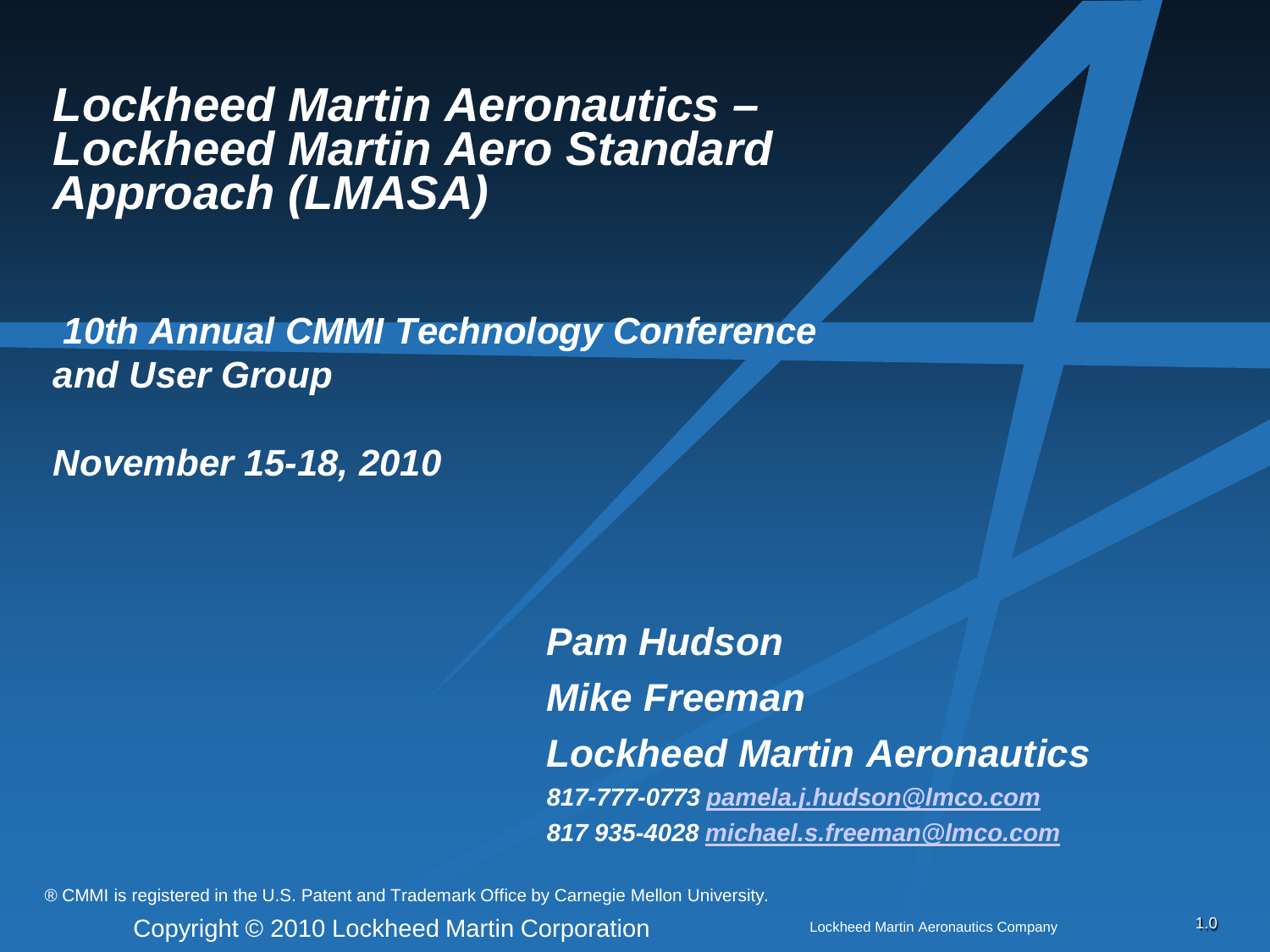

# • **Lockheed Martin Aeronautics Overview**

- **LMASA Overview**
- **Opening Brief Standard**
- **PIID Evidence Standard**
- **Conclusions**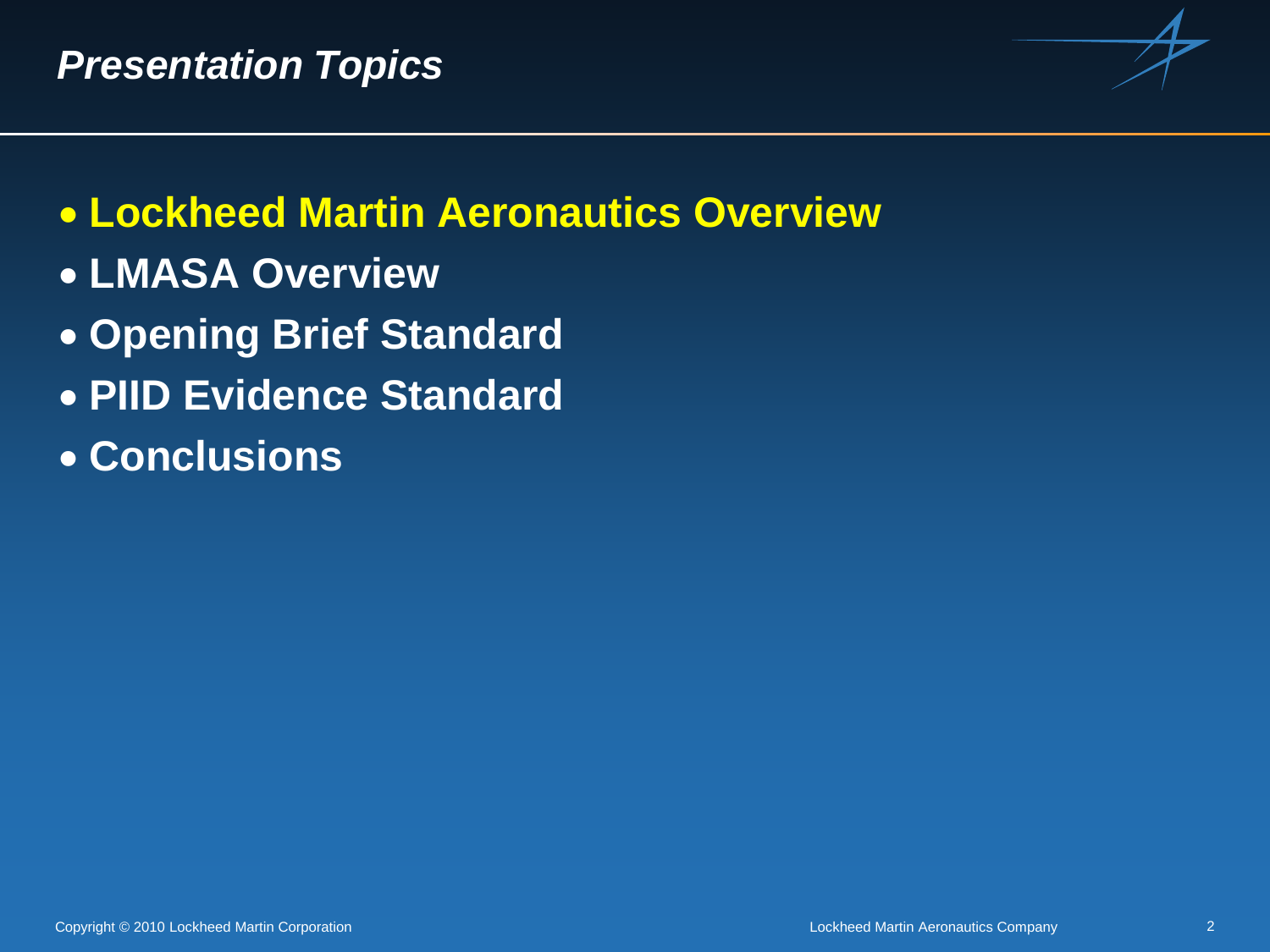#### *Lockheed Martin Aeronautics Overview*

#### **29,000 employees across the company and around the world**

**International - 39**

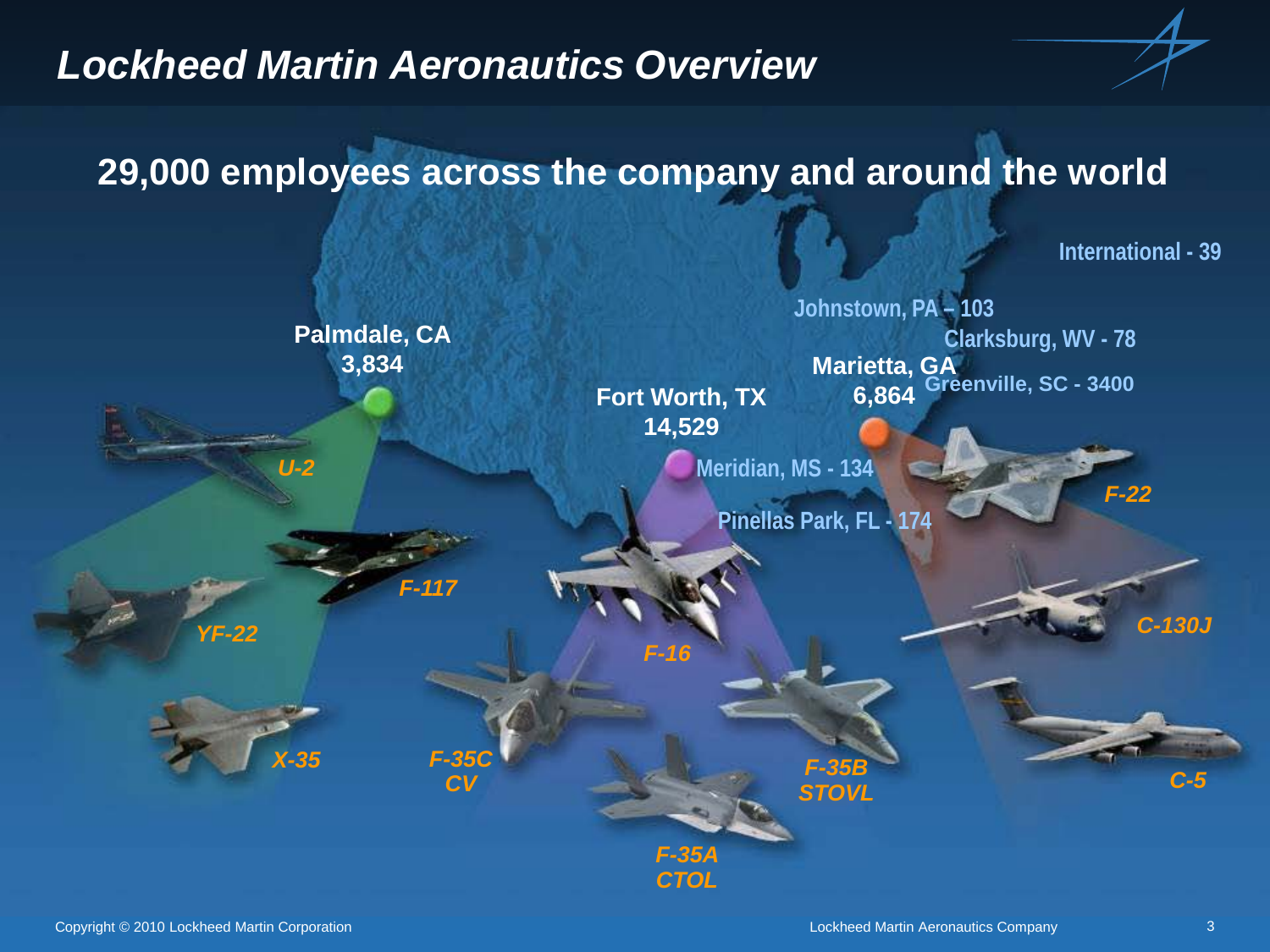#### *2007 SCAMPI A Lessons Learned*



- **The 3 day Introduction to CMMI course did not map to LM Aero terminology**
- **Including dynamic data in the PIID created problems**
- **Lack of common file structure across the program PIID repositories allowed for a convoluted mess**
- **Not restricting the file types included in the PIID was problematic**
- **Allowing duplication of artifacts within a program PIID created CM issues**
- **Significant planning did not prevent all network access issues for the appraisal team**
- **Comprehensive documented PIID archival process is important**

PIID – Process Implementation Indicator Description CM – Configuration Management LM Aero – Lockheed Martin Aeronautics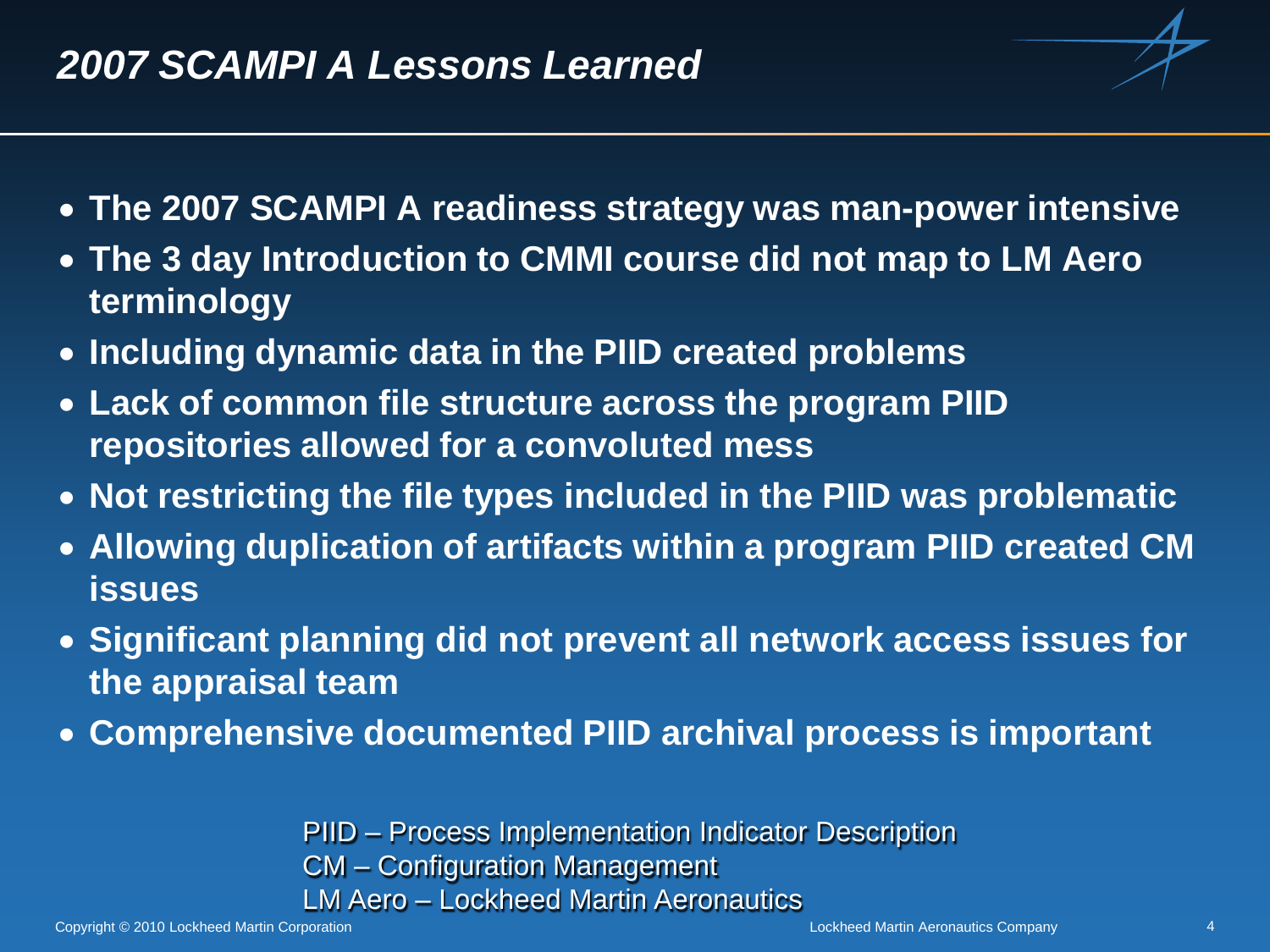- 
- **A more centralized approach to program support was used**
- **More comprehensive use of "In-Briefings" to provide affirmations for Generic Practices reduced the artifacts required**
- **LMASA was refined to target more specific artifacts, based on the standard processes, resulting in less evidence required**
- **"Gap Events" were used to improve LMASA as well as program understanding of evidence needs**
- **The PIID Tool was changed to facilitate appraisal preparation:**
	- − *Incorporation of LMASA Guidance into PIID Tool*

#### LMASA – Lockheed Martin Aeronautics Standard Approach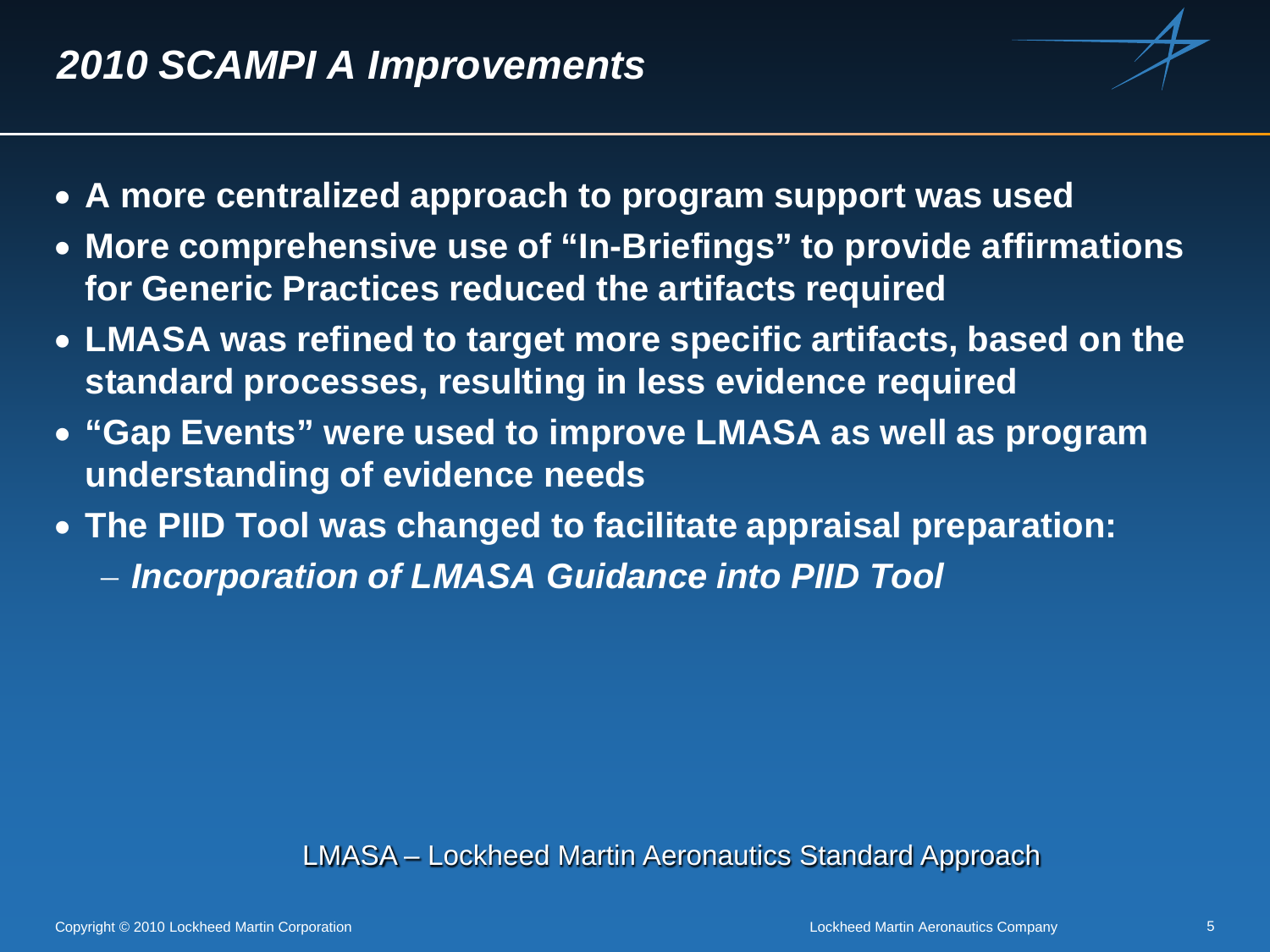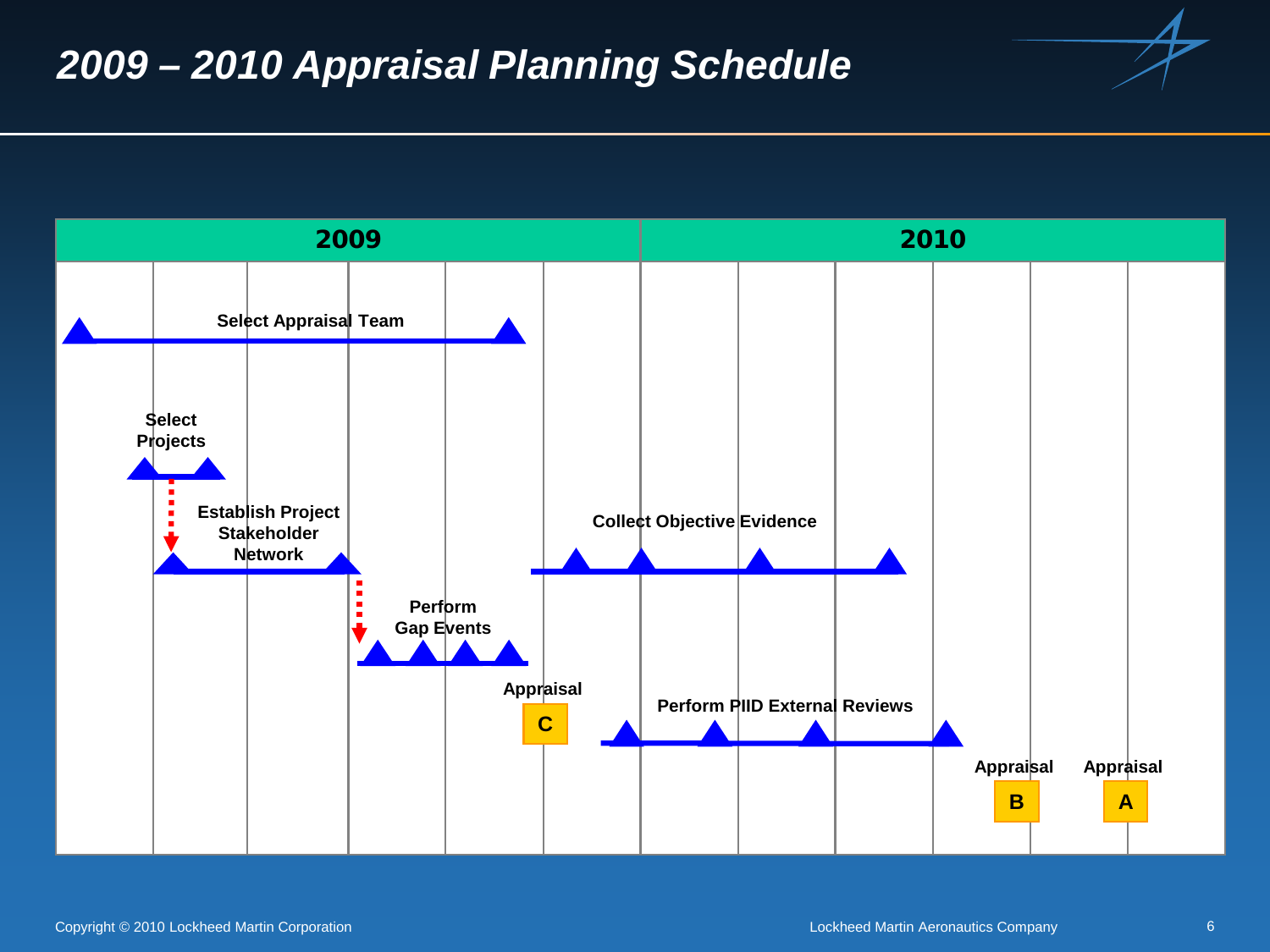

- **Lockheed Martin Aeronautics Overview**
- **LMASA Overview**
- **Opening Brief Standard**
- **PIID Evidence Standard**
- **Conclusions**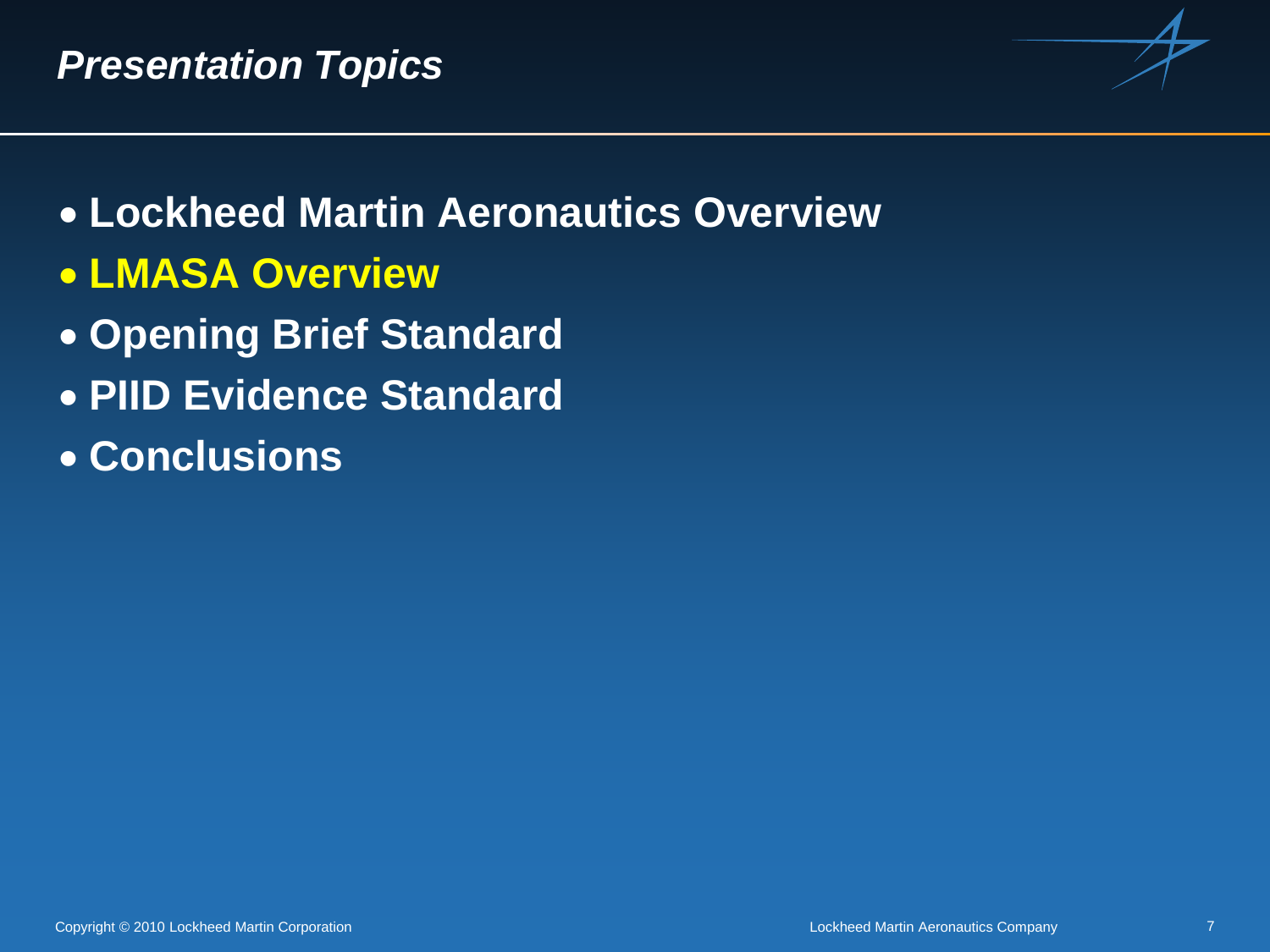## *Lockheed Martin Aeronautics Standard Approach (LMASA) Overview*

- **LMASA provides unambiguous guidance to the appraisal projects in how LM Aero has decided to present our evidence to the SCAMPI team during our appraisal**
- **LMASA was initially developed for the 2007 SCAMPI to provide guidance for the CMMI Generic Practices**
- **In order to reduce cost for the 2010 SCAMPI, LMASA was expanded to all practices of the CMMI. It also was refined through extensive review to tightly align with our standard processes and their products.**
- **The 2007 SCAMPI A involved 3 appraisal projects, more than 100 participants, across 3 widely-dispersed sites collecting more than 3900 data items.**
- **The 2010 SCAMPI A involved five projects (two focus, three nonfocus) across the same three sites, but required only about 2600 data items**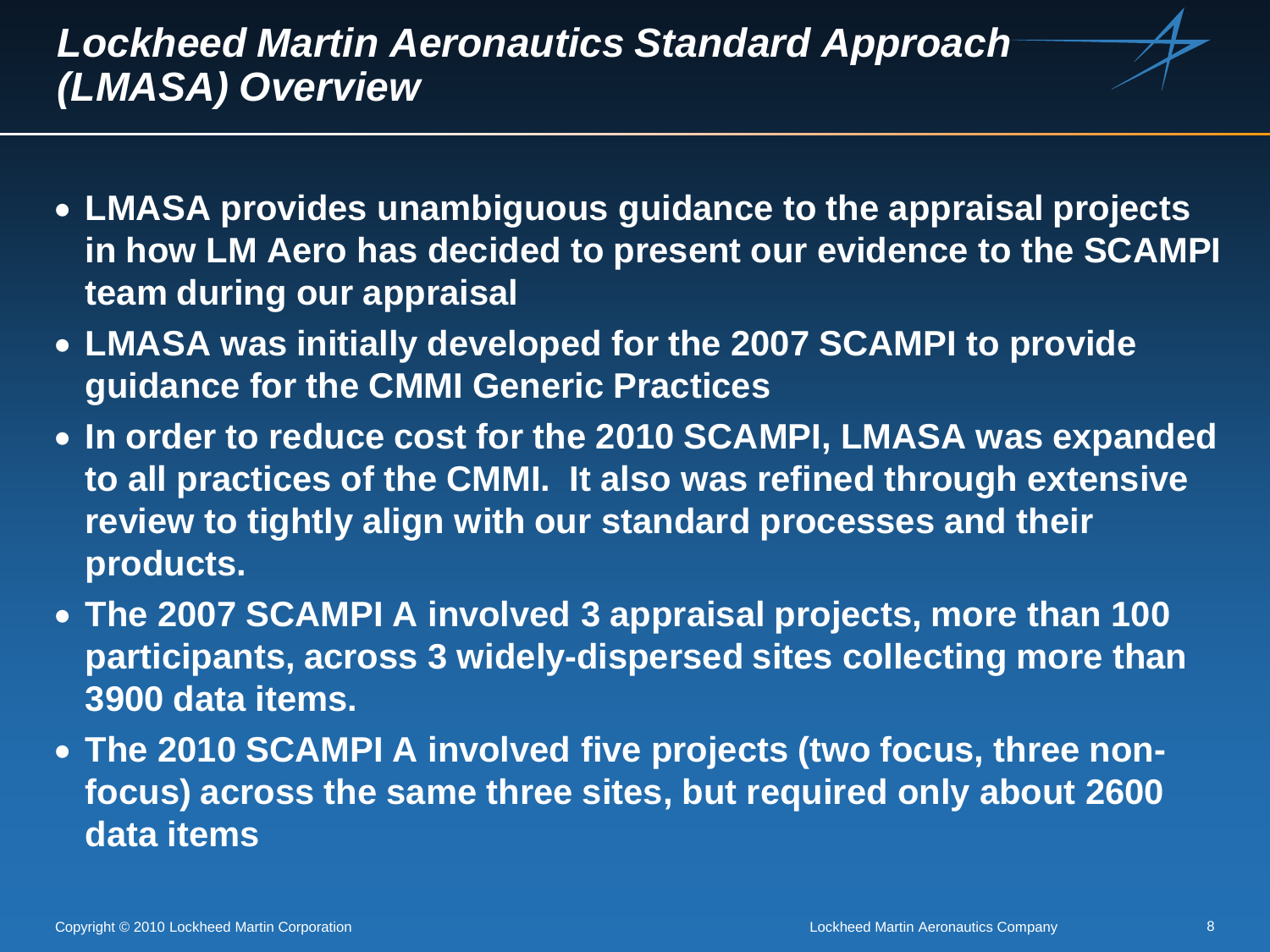

- **Lockheed Martin Aeronautics Overview**
- **LMASA Overview**
- **Opening Brief Standard**
- **PIID Evidence Standard**
- **Conclusions**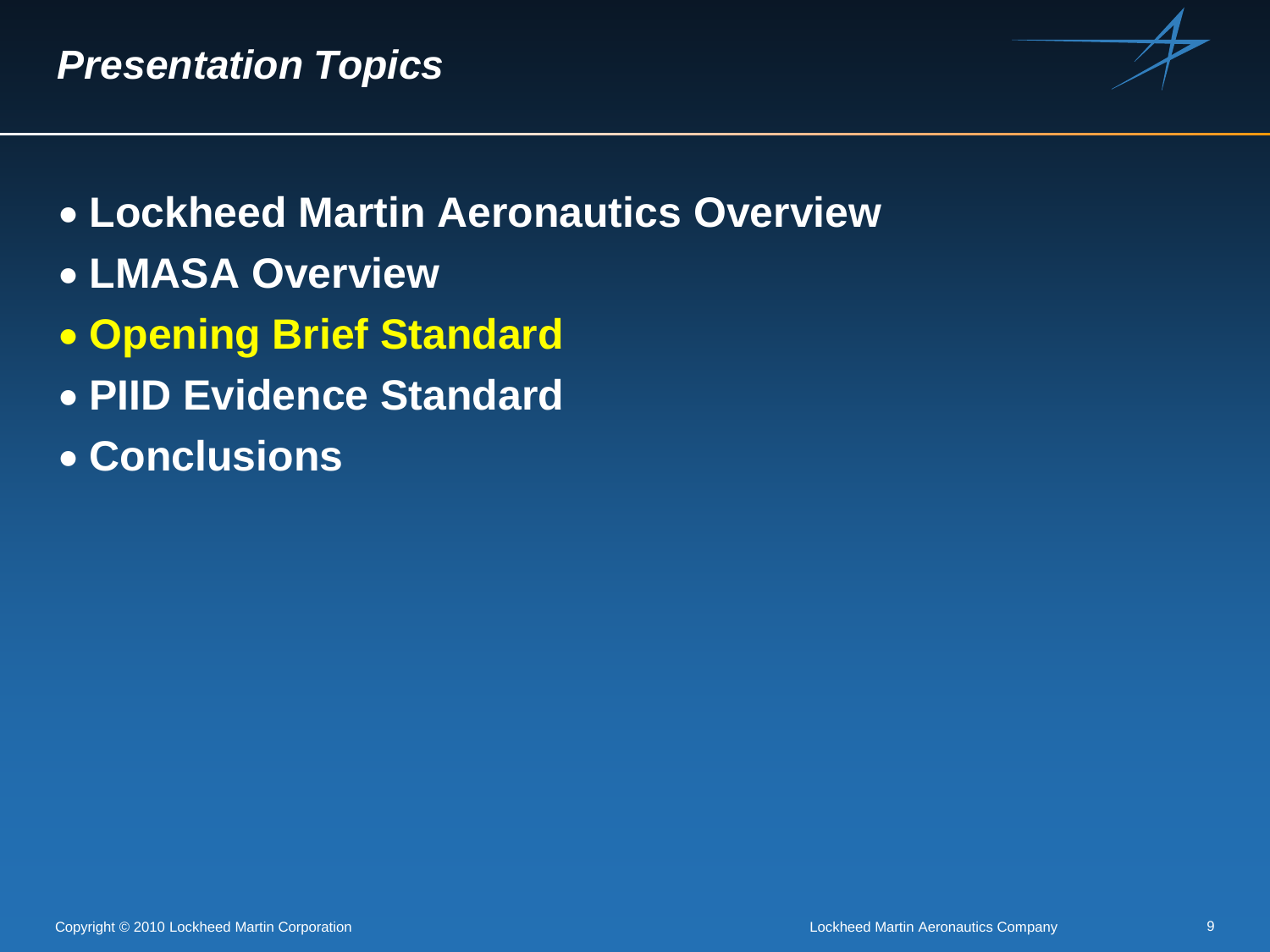# *Opening Brief Standard - Strategy for Affirmations for GPs*

- **Provide as many affirmations for GPs in the Opening Briefings as possible**
- **Developed a template for the projects to use for their Opening Briefings**
	- − *Consistently addressed the GPs in each Program Opening Brief*
	- − *Coordinated via cross-program dry runs*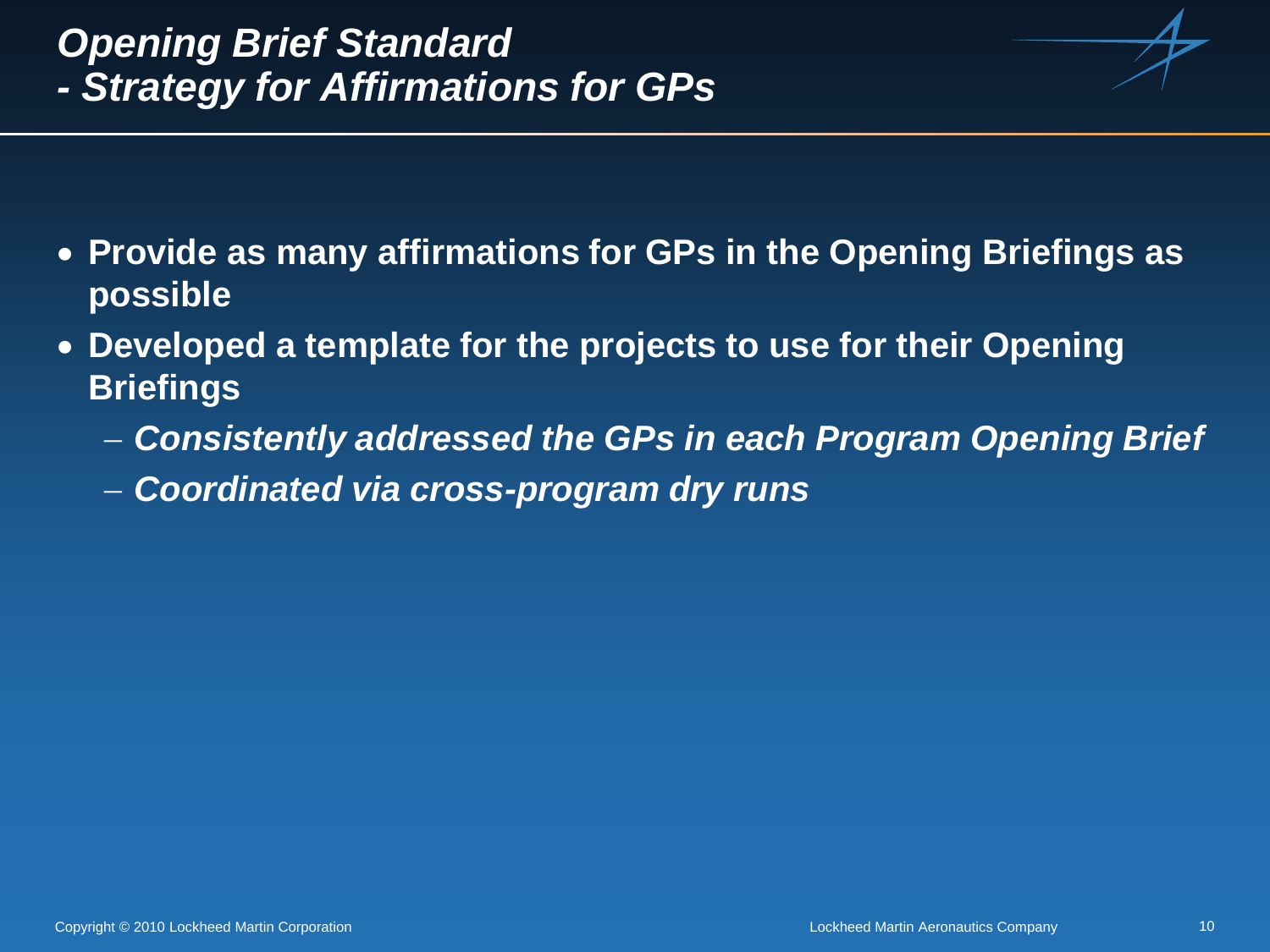#### *Sample of Opening Brief Slide Covering GPs GP 2.2 Plan the Process*

| <b>Artifact</b>                                                              | $\mathbf{a}$ | PMC | $\sum_{i=1}^{N}$ | RSKM | REQM | <b>Q</b>    | 51                      | $\overline{\mathtt{a}}$ | VER | <b>JAL</b> | $\overline{5}$          | para | $\sum$ | <b>SAM</b> | DAR |
|------------------------------------------------------------------------------|--------------|-----|------------------|------|------|-------------|-------------------------|-------------------------|-----|------------|-------------------------|------|--------|------------|-----|
| <b>Program Management</b><br><b>Plan</b>                                     | X            | X   | $\mathbf{X}$     | X    |      |             |                         |                         |     |            | X                       |      | X      | X          | X   |
| <b>Systems Engineering</b><br><b>Management Plan</b>                         |              |     |                  |      |      |             | $\overline{\mathsf{X}}$ | X                       |     | X          | X                       |      |        | X          |     |
| <b>Configuration</b><br><b>Management Plan</b>                               |              |     |                  |      |      |             |                         |                         |     |            | X                       |      |        |            |     |
| <b>Software Development</b><br><b>Plan for the Mission</b><br><b>Systems</b> |              | X   |                  |      |      |             | $\overline{\mathbf{X}}$ | X                       |     |            | $\overline{\mathsf{X}}$ |      |        |            |     |
| <b>Requirements</b><br><b>Management Master Plan</b>                         |              |     |                  |      | X    | $\mathbf X$ |                         |                         |     |            |                         |      |        |            |     |
| <b>Requirements Work</b><br><b>Package Concept of</b><br><b>Operation</b>    |              |     |                  |      |      | X           |                         |                         |     |            |                         |      |        |            |     |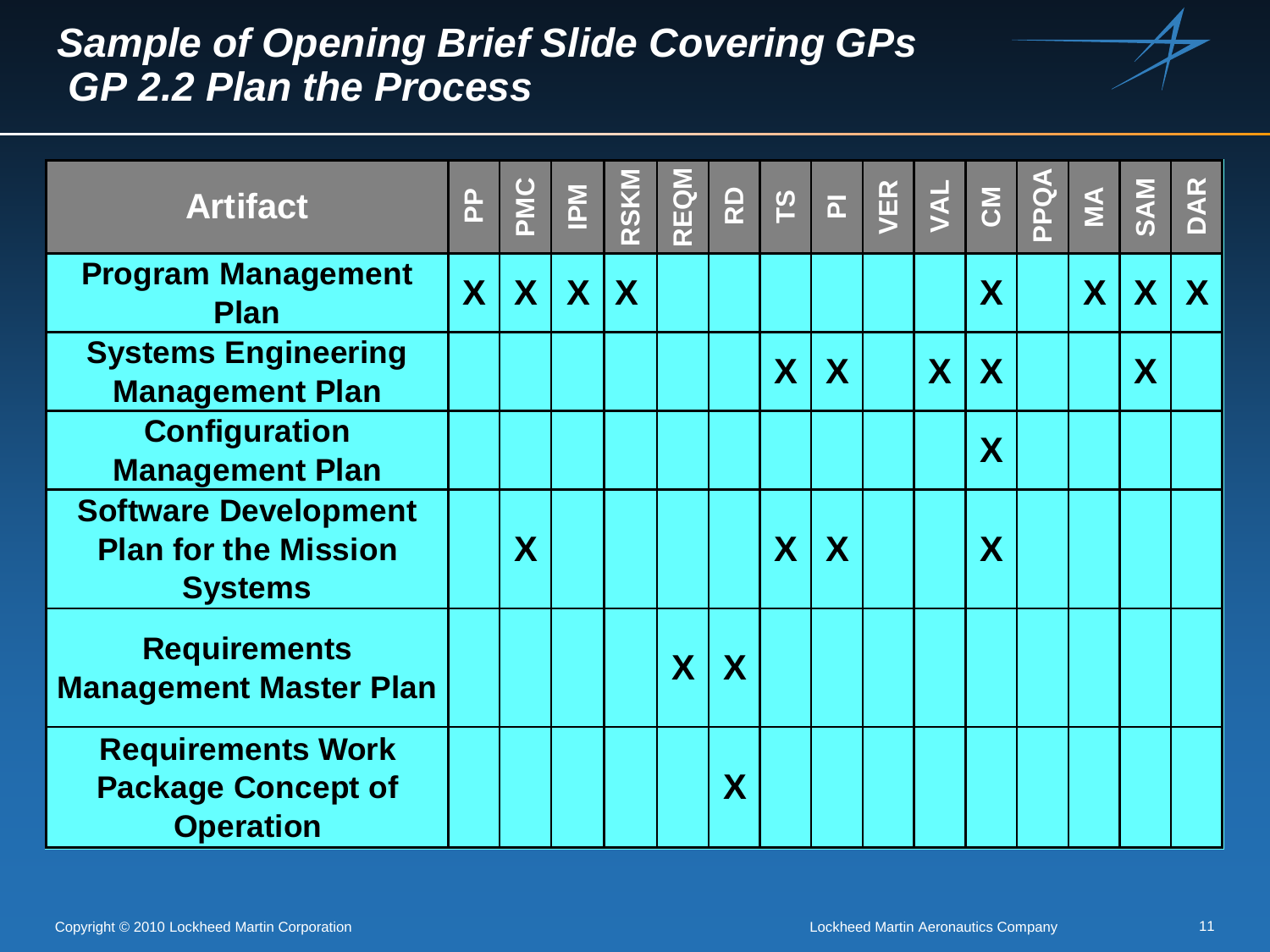

- **Lockheed Martin Aeronautics Overview**
- **LMASA Overview**
- **Opening Brief Standard**
- **PIID Evidence Standard**
- **Conclusions**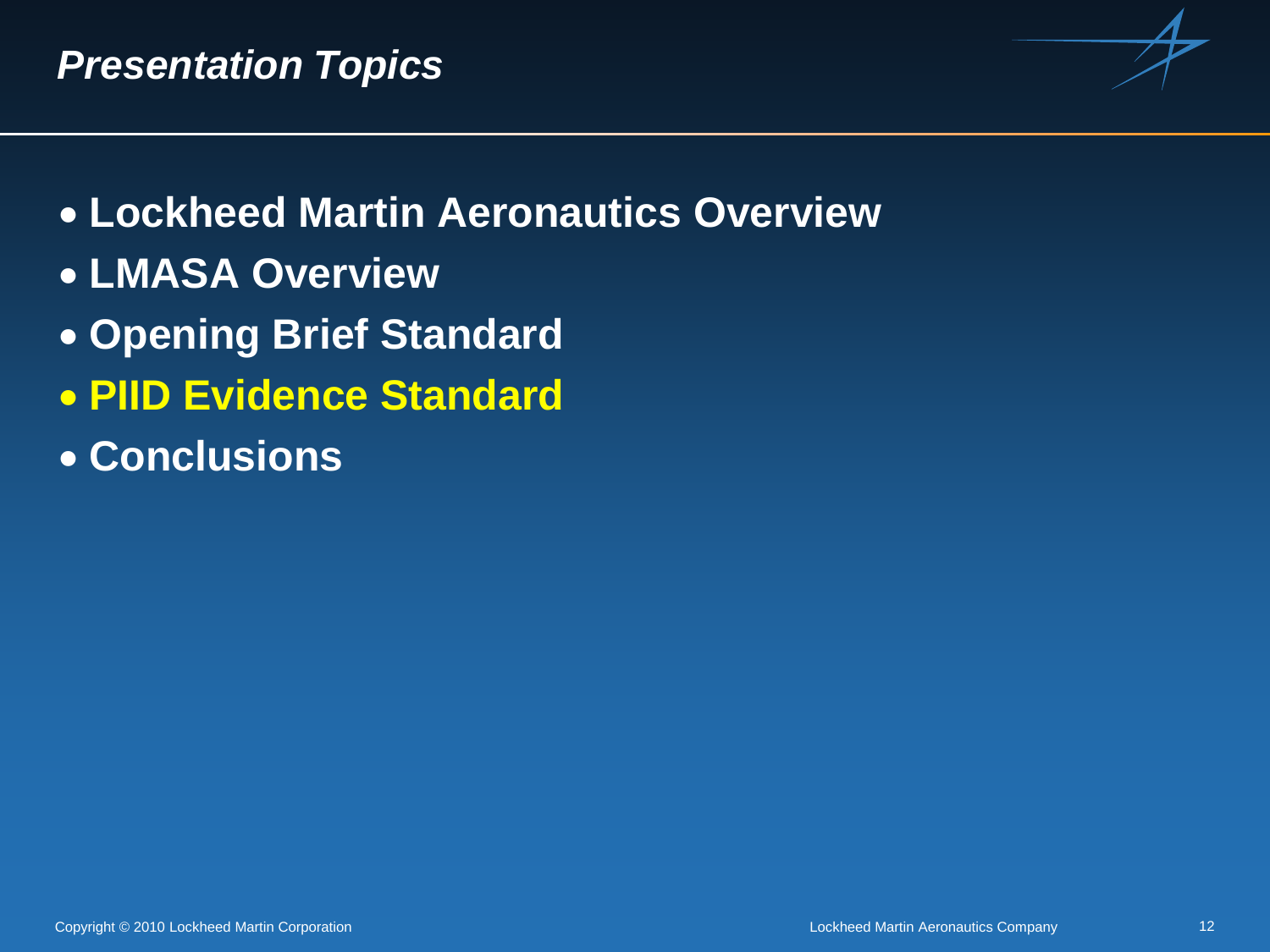#### *Developed PIID Evidence Standard*

- **Reviewed the PIID evidence provided from all projects for the 2007 SCAMPI to develop stream-lined guidance for evidence for each practice for the 2010 SCAMPI**
	- − *Identified specific work products that relate to LM Aero and the specific appraisal projects*
	- − *Identified where evidence was needed for systems, software and hardware examples*
- **Reviewed the LMASA for every practice with the projects and the process owners in a series of "Gap Events"**
	- − *Validated usability of LMASA*
	- − *Improved the project 's understanding of what the 'best evidence' looked like*
	- − *Determined what actions if necessary were needed to comply with LM Aero best practices embodied in the OSP*
- **Reviewed LMASA with Lead Appraiser and selected Appraisal Team Members during Class C Appraisal August 2009**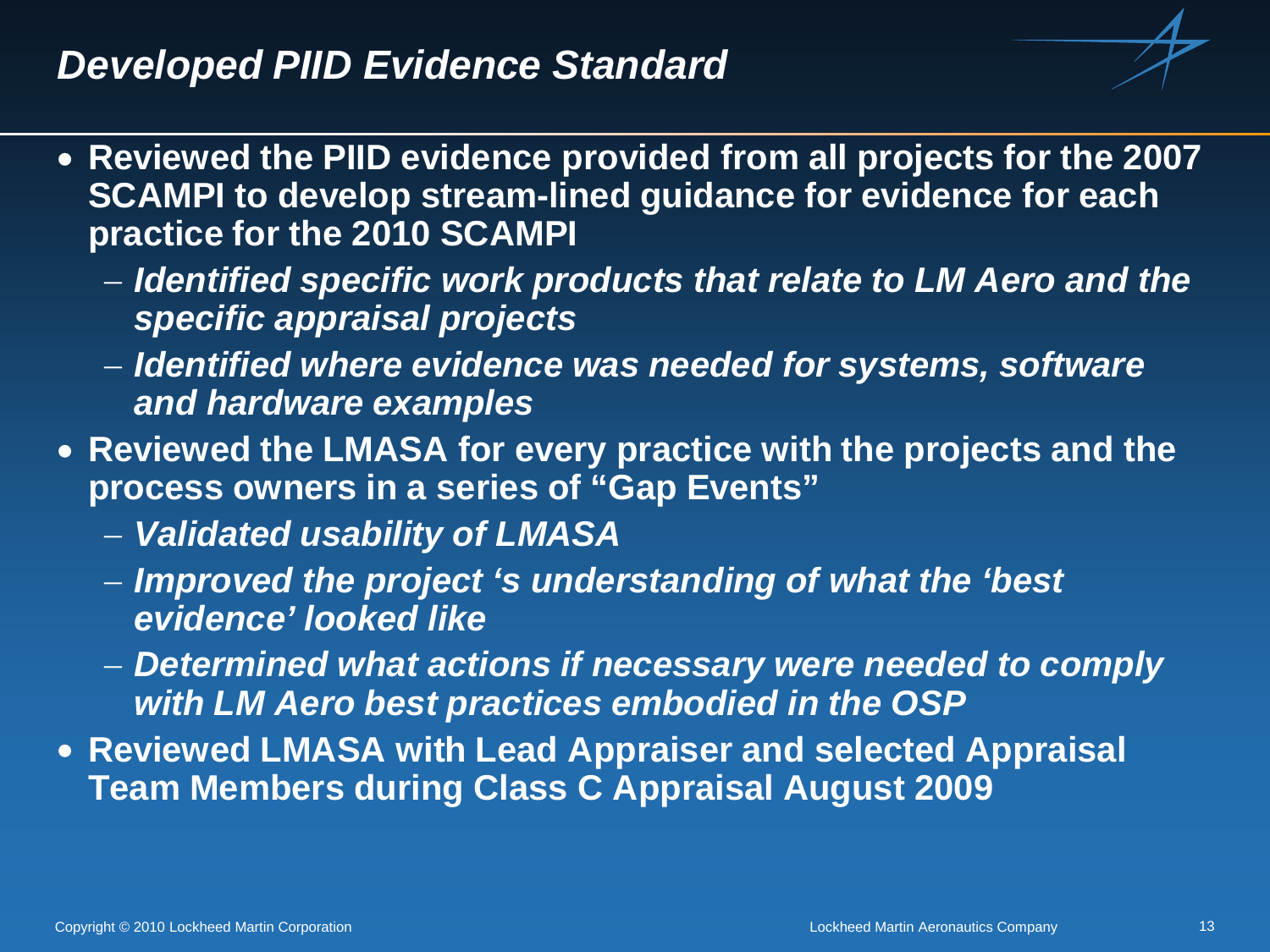

- **CMMI Identifiers**
	- − *Process Area*
	- − *Specific or Generic Practice (SP/GP)*
	- − *Practice Number*
- **Explanation (Added)**
	- − *Text to explain how the practice is implemented in the Aero environment*
- **Guidance (Refined)**
	- − *The references to the Aero standard processes which address this practice were updated and made more explicit (typically to the paragraph level)*
- **Direct and Indirect Evidence (Refined)**
	- − *Updated and tied more directly to work products identified in the Aero standard processes*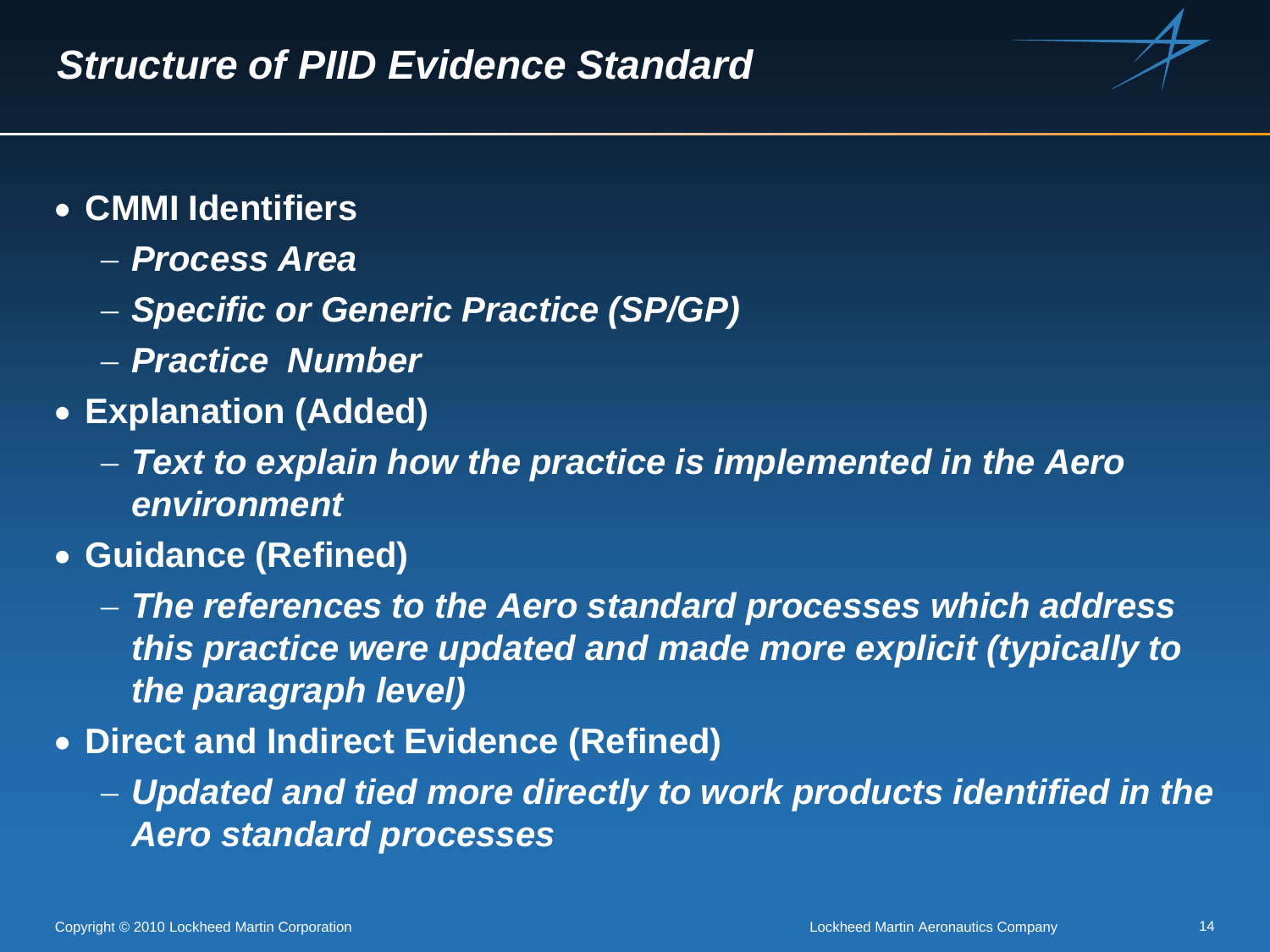#### *Samples from the PIID Evidence Standard*



| Process Area        | $\bar{\mathrm{Type}}$ (GP/SP) | <b>Practice Number</b> | Practice Statement     | Explanation                                                                            | Organizationa<br>Guidance                                  | လ<br>(၂<br>Eviden<br>Direct                                  | Evidenc<br><b>Indirect</b>    |
|---------------------|-------------------------------|------------------------|------------------------|----------------------------------------------------------------------------------------|------------------------------------------------------------|--------------------------------------------------------------|-------------------------------|
| $PA$ $\overline{Y}$ | Type $\mathbf{r}$             | Practic <sup>*</sup>   | Statemen <sup>T</sup>  | ×.<br>Explanation                                                                      | $\overline{\phantom{a}}$<br><b>Organizational Guidance</b> | <b>Direct evidence</b>                                       | Indirect Evidenc <sup>+</sup> |
| PP                  | SP                            | $1.2\,$                |                        | Establish and For Aero, the Capture Team will analyze the                              | AC-5604, Plan and Baseline the                             | BOEs ("establish") and EACs                                  | Rationale section             |
|                     |                               |                        | maintain               | technical solution to identify the program                                             | Program, 3.A.5.c ("establish")                             | ("maintain") showing the                                     | of BOE Forms                  |
|                     |                               |                        | estimates of           | attributes of work products and tasks that                                             |                                                            | generation of estimates based on showing identified          |                               |
|                     |                               |                        |                        | the attributes will be used as the basis to estimate effort.                           | CPD-3032, Estimating and                                   | attributes of work products and                              | attributes.                   |
|                     |                               |                        | of the work            | The Capture Team will then use the                                                     | <b>Pricing Process</b>                                     | tasks; i.e., the estimation of                               |                               |
|                     |                               |                        | products and<br>tasks. | attributes of work products, tasks, and<br>technical requirements (reference CPD-3033, |                                                            | attributes such as "Source Lines<br>of Code" or "engineering |                               |
|                     |                               |                        |                        | Contract Technical Requirements, Proposal                                              |                                                            | drawings" which are then used to                             |                               |
|                     |                               |                        |                        | Technical Requirements and CPD-3034,                                                   |                                                            | develop estimates of cost and                                |                               |
|                     |                               |                        |                        | <b>Contract Technical Requirements-Proposal</b>                                        |                                                            | schedule. These could be called                              |                               |
|                     |                               |                        |                        | Planning) to develop the effort estimate in                                            |                                                            | "Task Sheets" or "Software Task                              |                               |
|                     |                               |                        |                        | accordance with CPD-3032, Estimating and                                               |                                                            | Sheets". "Maintain" can also be                              |                               |
|                     |                               |                        |                        | Pricing Process or AC-5631, Estimating and                                             |                                                            | shown by the collection of                                   |                               |
|                     |                               |                        |                        | Pricing Process. The resulting estimates and                                           |                                                            | metrics reflecting the attributes                            |                               |
|                     |                               |                        |                        | their rationale are documented in Basis of                                             |                                                            | used to generate the estimate in                             |                               |
|                     |                               |                        |                        | Estimate (BOE) sheets.                                                                 |                                                            | the BOE.                                                     |                               |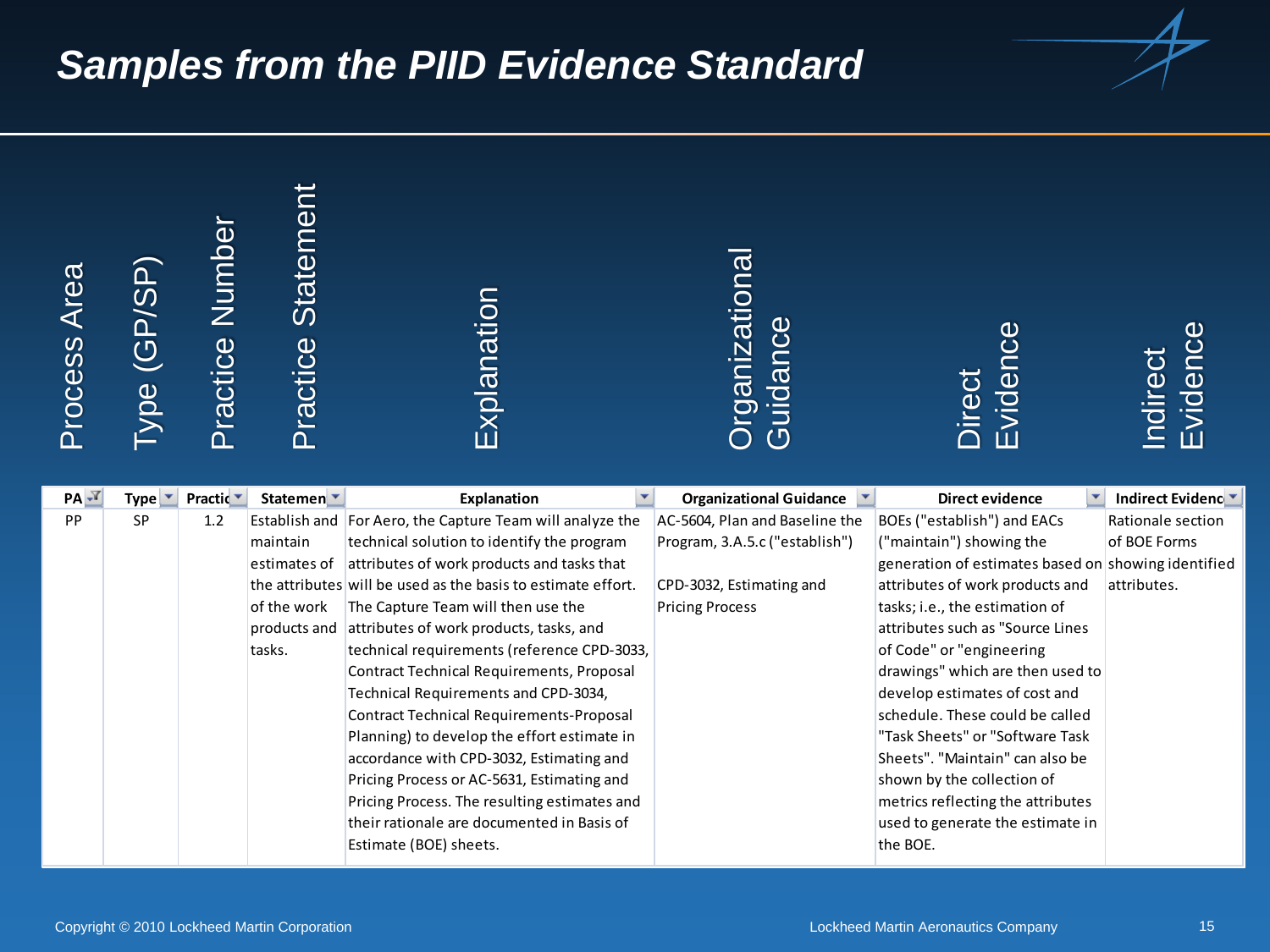

- **Example - GP 2.2 Plan**
	- − *Organizational Directive*
		- **One record that points to where in your process a plan is required (All PAs)**
		- **One record that points to Section 1.B of AC-5604 for the list of all plans, one of which is yours (even if it is not visible due to being part of another plan, such as the SEMP) (Project PAs only)**
	- − *Program Directive = Organizational Directive*
		- **If you obtained a tailoring regarding your plan, create a record that shows that tailoring**
	- − *Direct Evidence*
		- **A finalized, approved plan**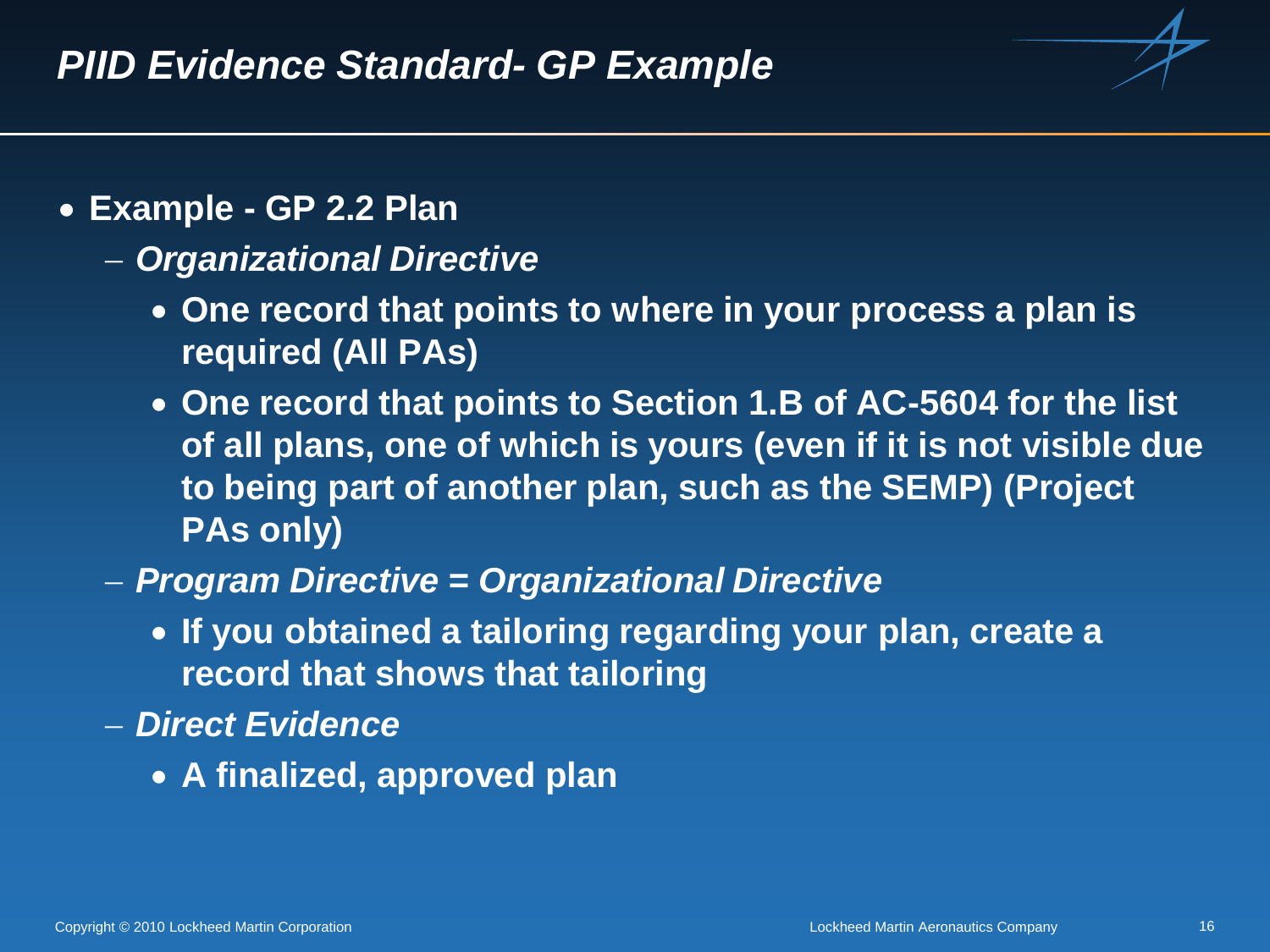

CMM Considerations: • These activities may be distributed across different groups within the organization (e.g. systems, software, CM group). • Responsibility may change as development progresses across the life cycle.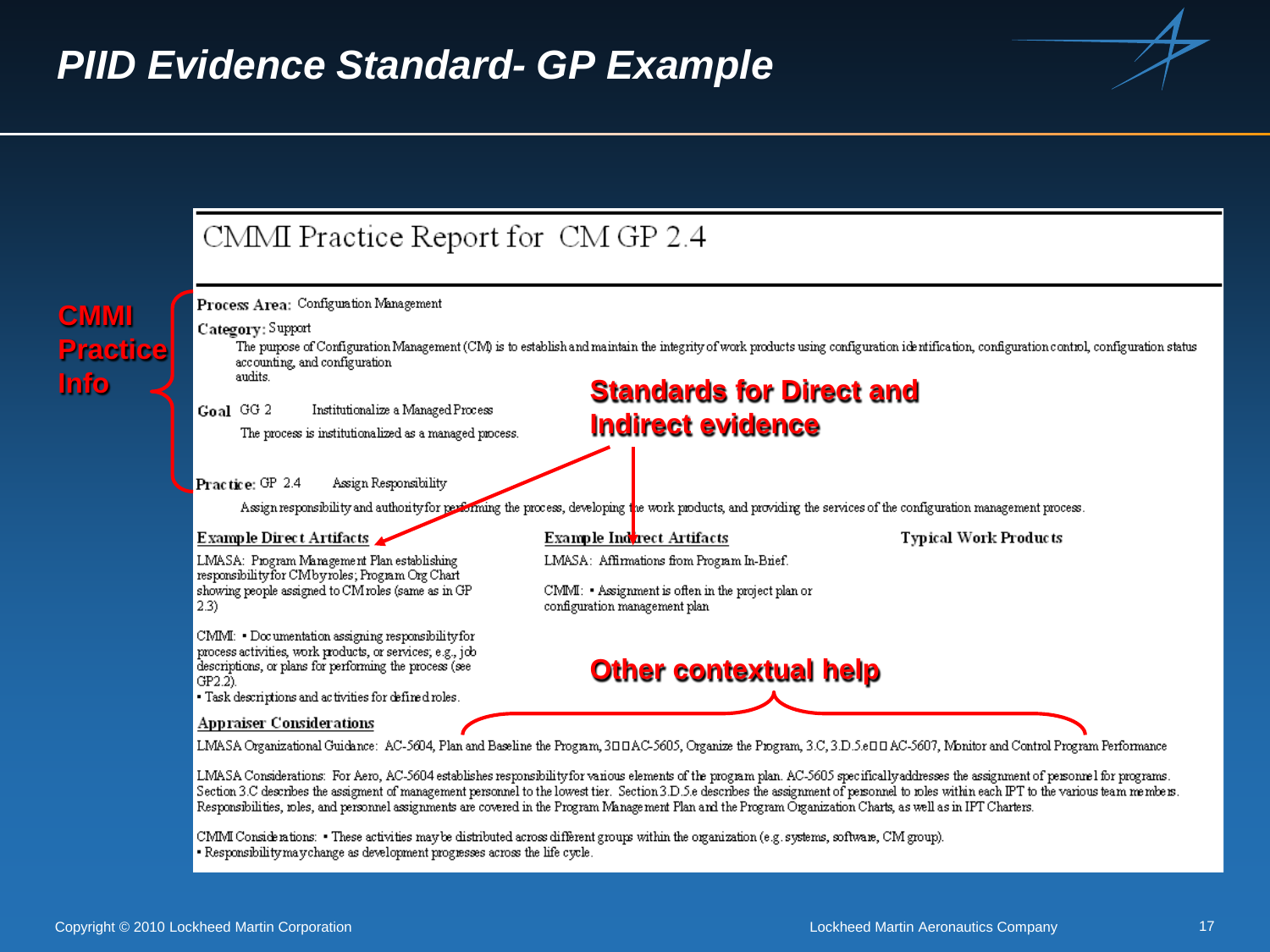#### *PIID Evidence Standard– SP Example PP SP 1.2*



#### • **Example Direct Artifacts**

- − *LMASA: BOEs ('establish") and EACs ("maintain") showing the generation of estimates based on attributes of work products and tasks; i.e. the estimation of attributes such as "Source Lines of Code" or "engineering drawings" which are then used to develop estimates of cost and schedule. These could be called "Task Sheets" or "Software Task Sheets." "Maintain" can also be shown by the collection of metrics reflecting the attributes used to generate the estimate in BOE.*
- **Example Indirect Artifacts**
	- − *LMASA: Rationale section of the BOE Forms showing identified attributes.*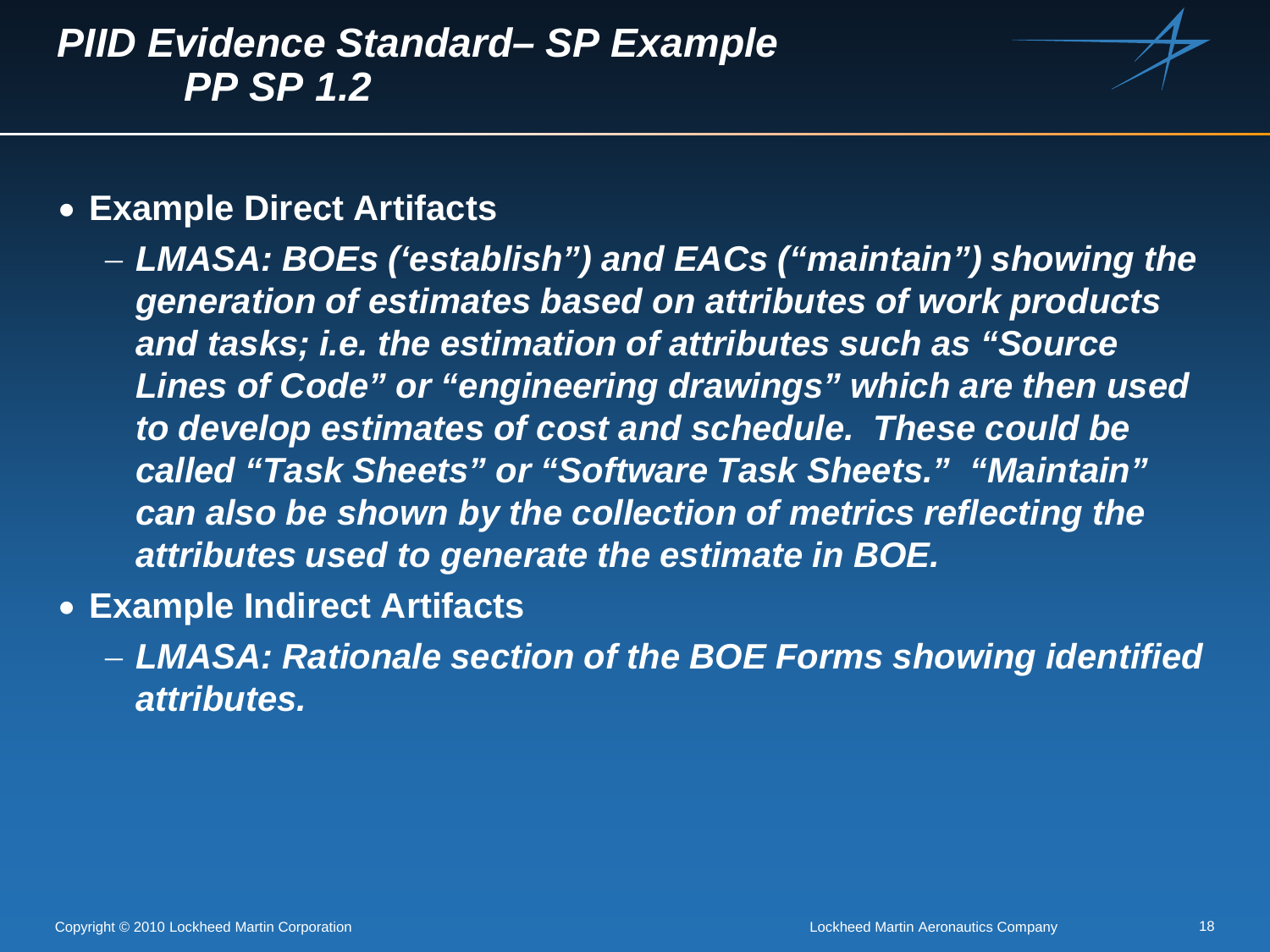#### *PIID Evidence Standard- SP Example*





LMASA Considerations: For Aseo, the Capture Team will analyze the technical solution to identify the program attributes of work products and tasks that will be used as the basis to estimate effort. The Capture Team will then use the attributes of work products, tasks, and technical requirements (reference CPD-3033, Contract Technical Requirements, Proposal Technical Requirements and CPD-3034, Contract Technical Requirements-Proposal Planning) to develop the effort estimate in accordance with CPD-3032, Estimating and Pricing Process Thursday, November 05, 2009 Page 1 of 2

**CMMI**

**Info**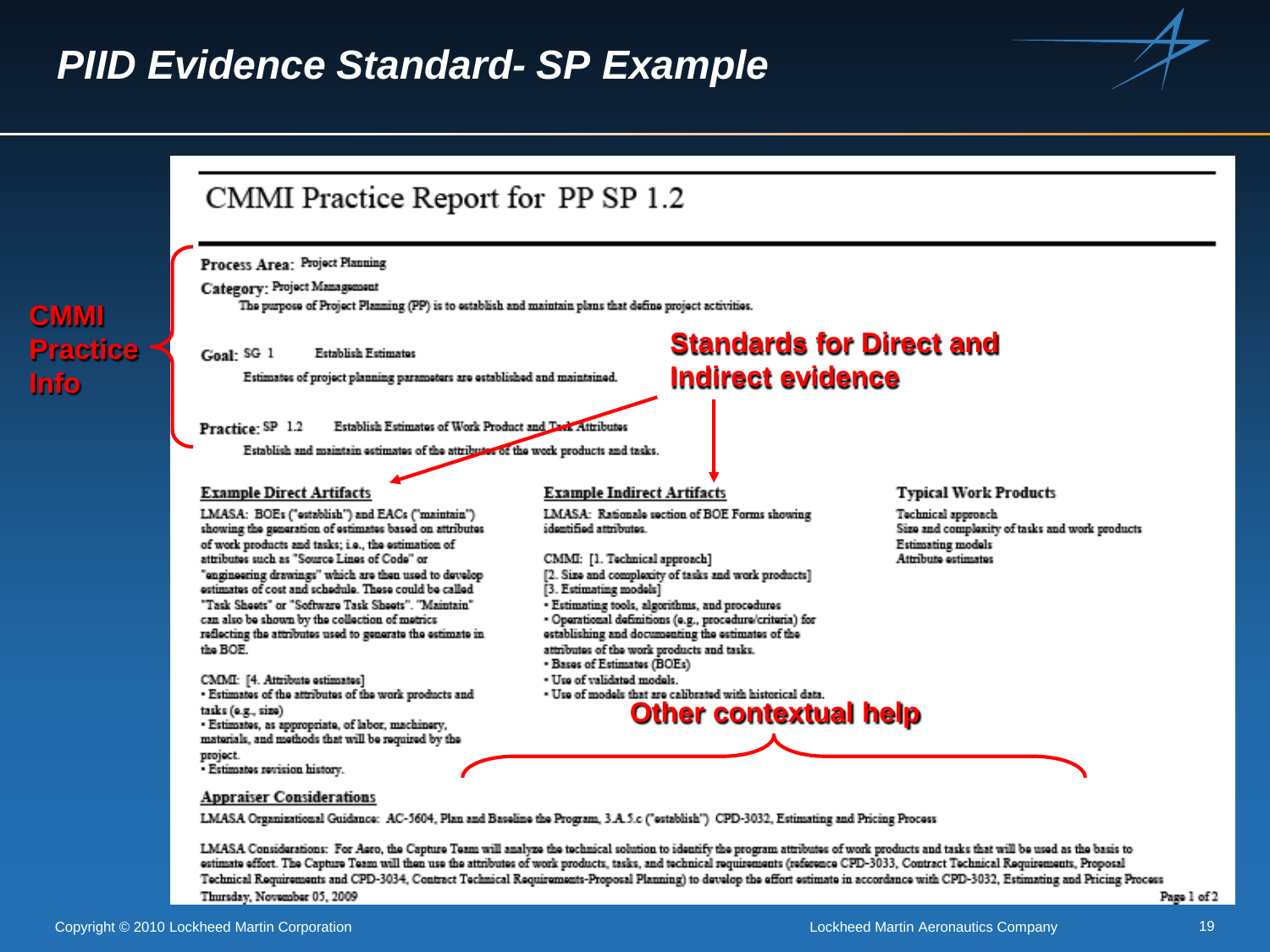### *PIID Repository Standard – Screen Shot from PIID Tool*



#### **Practice Implementation Indicator Descriptions**

| Practice: PP SP 1.2<br><b>Project Planning</b><br>and tasks.          | <b>Classification: Implementation Direct</b><br>Establish Estimates of Work Product and Task Atti | <b>CMMI</b> practice<br>identifier                                                                          |                                |                         |                   | More Info<br>/ntain estimates of the attributes of the work products |  |
|-----------------------------------------------------------------------|---------------------------------------------------------------------------------------------------|-------------------------------------------------------------------------------------------------------------|--------------------------------|-------------------------|-------------------|----------------------------------------------------------------------|--|
| Document No.: N/A                                                     |                                                                                                   | *Adequacy: Fully Satisfied                                                                                  |                                | $\checkmark$            |                   | *Owner Org: F-16 MPEC                                                |  |
|                                                                       | *Document Title: BOEs - Source Lines of Code Estimate                                             |                                                                                                             |                                |                         |                   |                                                                      |  |
| *Section:                                                             | Sec 2.1.2.1 Pages 39-40                                                                           |                                                                                                             | file server<br>hyperlink not a |                         |                   |                                                                      |  |
| Location:                                                             |                                                                                                   |                                                                                                             | web page                       |                         |                   |                                                                      |  |
|                                                                       |                                                                                                   | *Link: \\FTWSS03\F-16 USAF EPAF TEAM\Mission Planning\F16 UPC MPE DO 5\CMMI Evidence\PP\SPs\Dired           |                                |                         |                   | <b>Edit</b><br>Ch <u>k</u>                                           |  |
| *Rationale:                                                           | attribute (Size) of the MPEC work product.                                                        | The Basis of Estimate (BOE) in Section 2.1.2.1 Pg 39-40 demonstrates the source lines of code that is a key |                                |                         |                   |                                                                      |  |
| Comments:                                                             |                                                                                                   |                                                                                                             | ID:                            |                         | Go To<br>23346    | * - Required fields.                                                 |  |
|                                                                       | PIID Record State: Reviewed                                                                       |                                                                                                             |                                |                         |                   |                                                                      |  |
| <b>Show pending</b><br>records only<br><b>Show retired</b><br>records | м<br>Record 1 of 1.                                                                               | ы                                                                                                           | Submit<br><b>Refresh</b>       | Accept<br><b>Retire</b> | Reject<br>Edit CA | Д+                                                                   |  |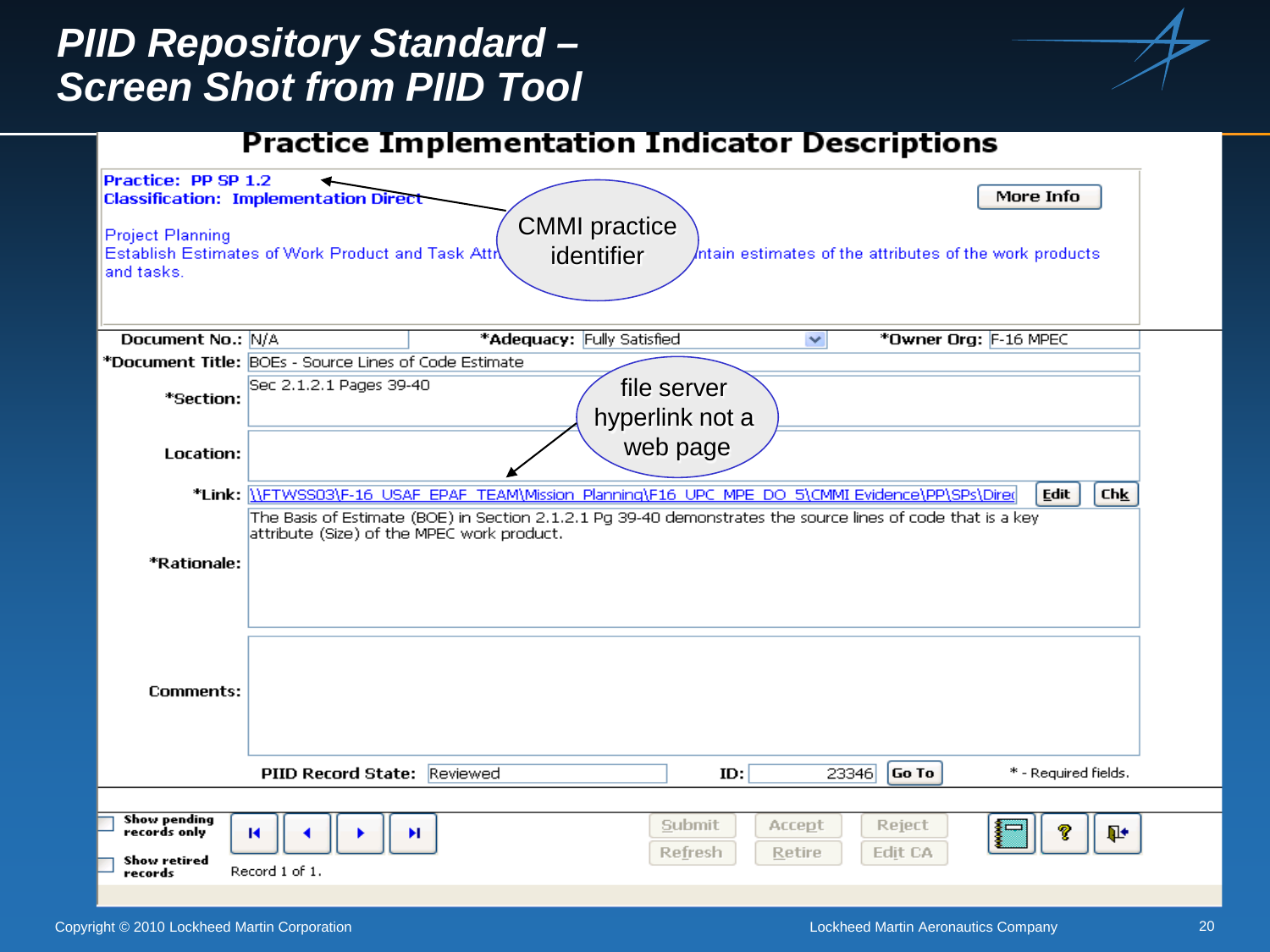

- **Lockheed Martin Aeronautics Overview**
- **LMASA Overview**
- **PIID Evidence Standard**
- **PIID Repository Standard**
- **Opening Brief Standard**
- **Conclusions**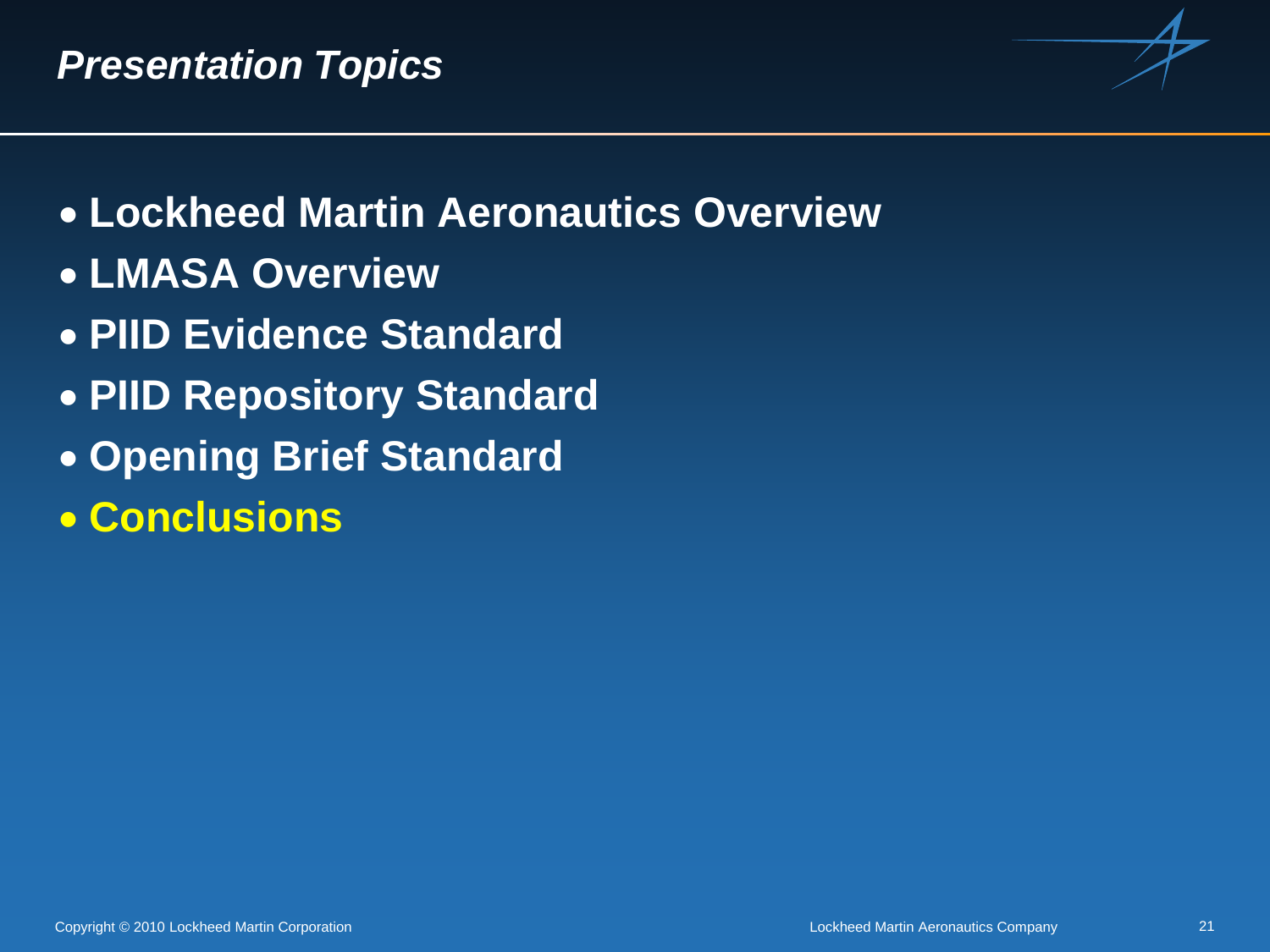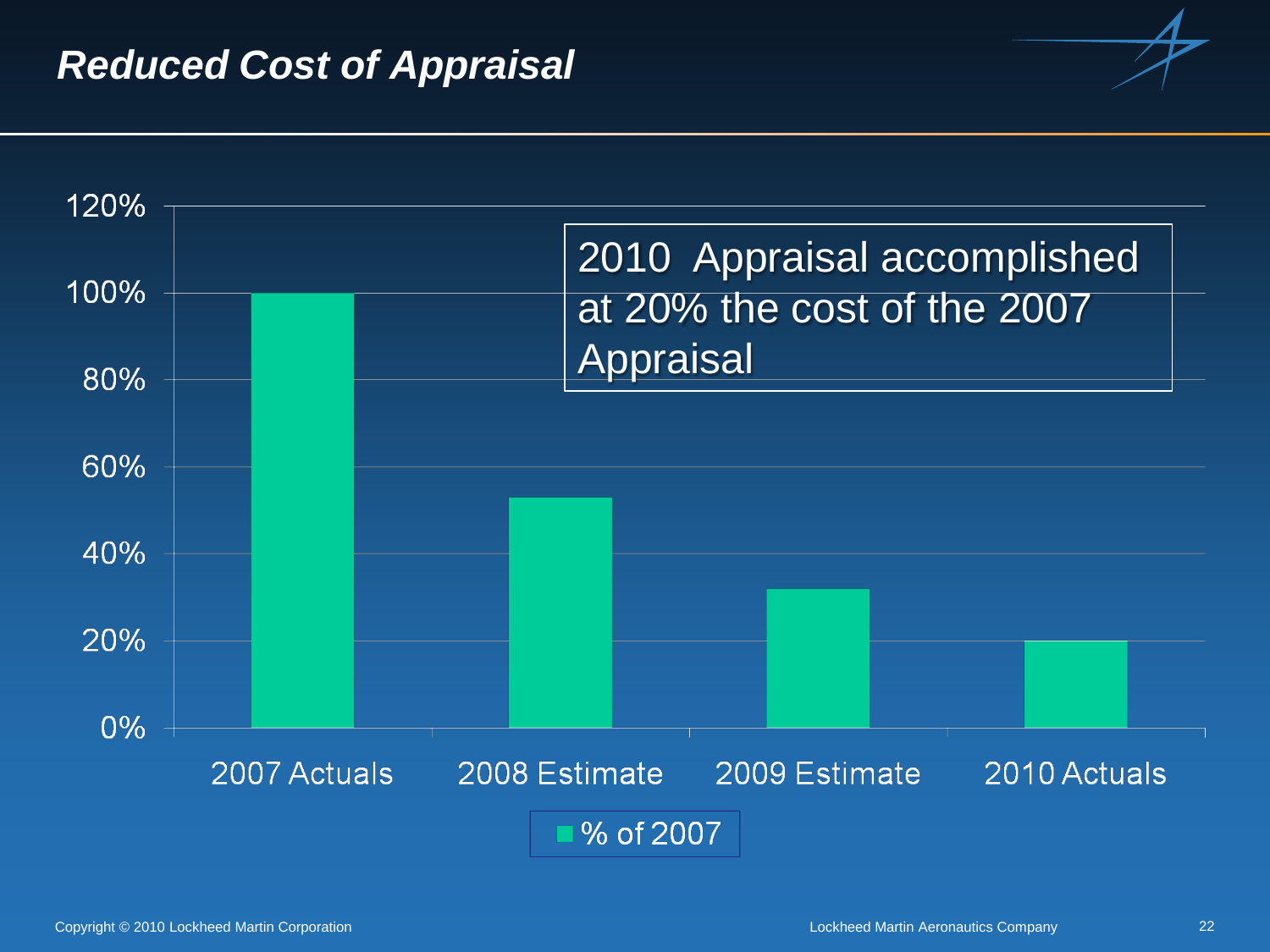#### *Conclusions*

- 
- **Use of improved evidence collection tools and methods greatly reduced the cost of appraisal preparation**
	- − *Initial estimate for preparation for 2010 appraisal was reduced to 52% of the cost of the 2007 appraisal*
	- − *A later estimate for preparation for 2010 appraisal was reduced to 32% of the cost of the 2007 appraisal,*
	- − *Actual cost of preparation for the 2010 appraisal was 20% of the actual cost for the 2007 appraisal, despite the inclusion of two additional projects*
- **Development of the LMASA also resulted in corrections and improvements to the standard processes**
- **Use of LMASA by the programs resulted in improved adherence to the standard process**